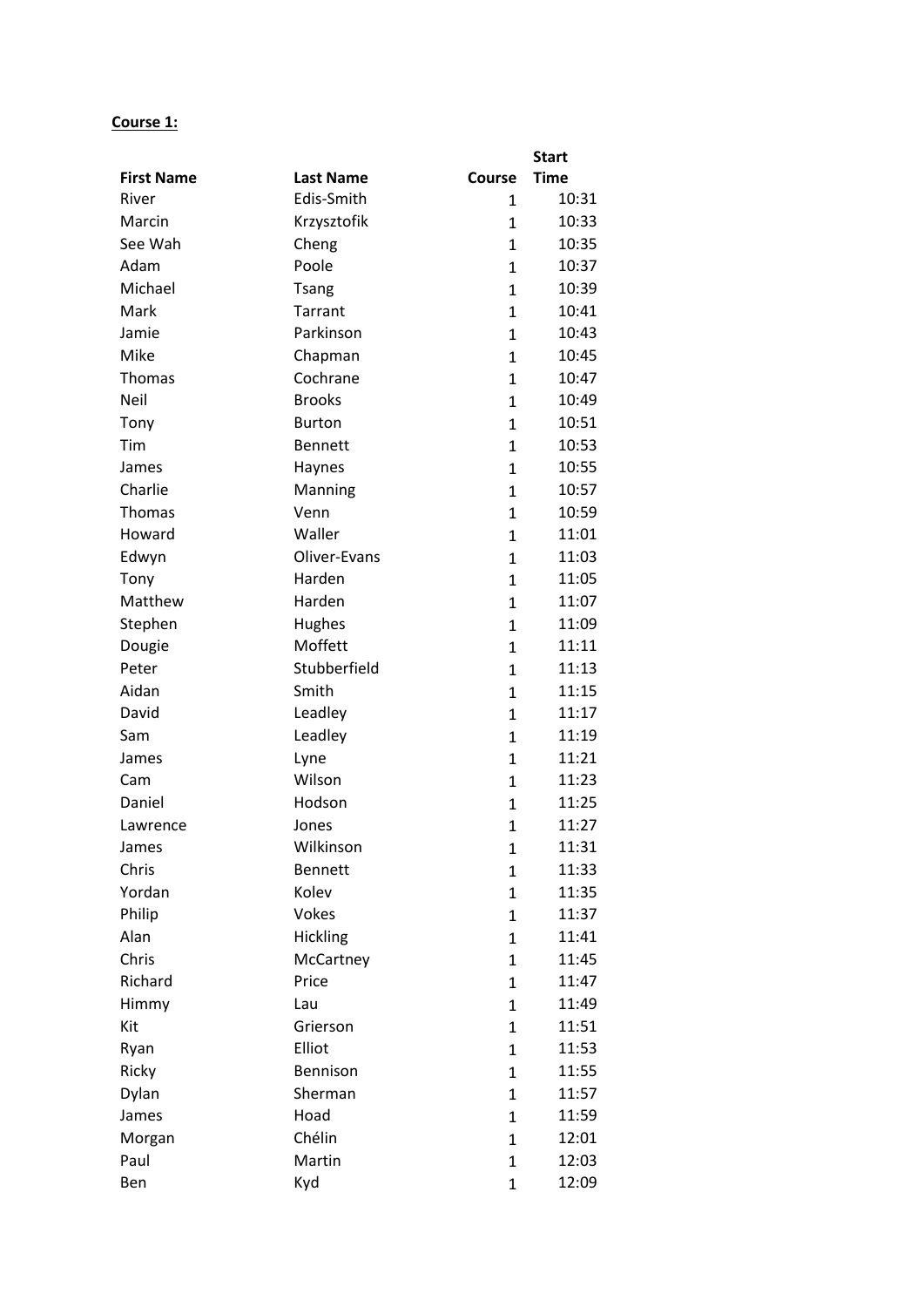| Joel    | Taylor         | 1 | 12:15 |
|---------|----------------|---|-------|
| Stephen | <b>Borrill</b> | 1 | 12:19 |
| Antoine | Pesenti        | 1 | 12:25 |
| Maxime  | Pesenti        | 1 | 12:29 |
| Harry   | Shepherd       | 1 | 12:31 |
| Chris   | Evans          | 1 | 12:35 |
| Donatas | Tumaitis       | 1 | 12:41 |
| Scott   | Collier        | 1 | 12:47 |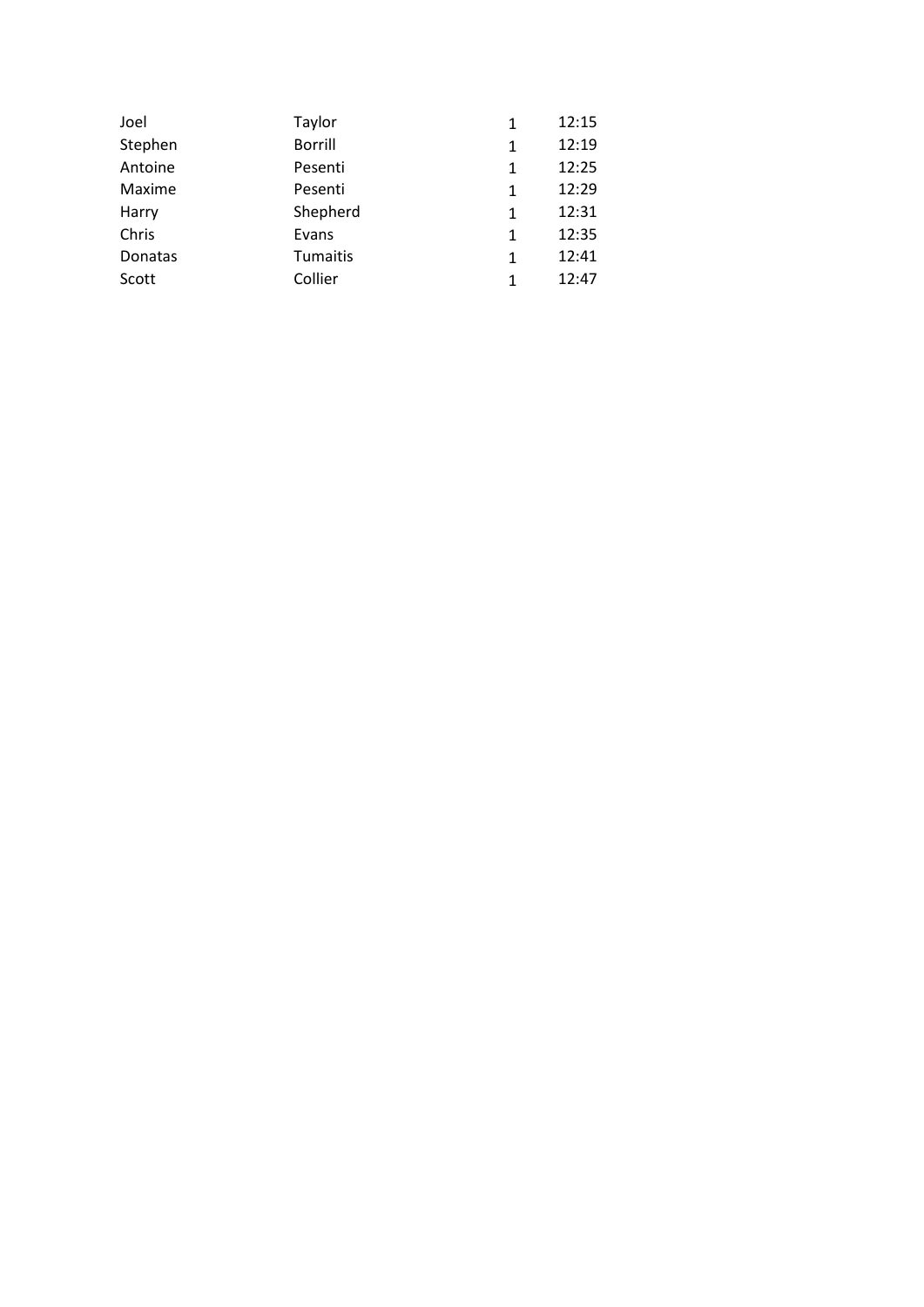## **Course 2:**

|                       |                  |                | <b>Start</b> |
|-----------------------|------------------|----------------|--------------|
| <b>First Name</b>     | <b>Last Name</b> | Course         | <b>Time</b>  |
| lan                   | Hylton           | 2              | 10:30        |
| Anna                  | <b>Beever</b>    | $\overline{2}$ | 10:32        |
| Ross                  | Maclagan         | $\overline{2}$ | 10:34        |
| <b>Becky</b>          | Carlyle          | 2              | 10:36        |
| Alun                  | Jones            | $\overline{2}$ | 10:38        |
| Julia                 | Yeomans          | $\overline{2}$ | 10:40        |
| Christopher           | Poole            | $\overline{2}$ | 10:42        |
| Michael               | Cooke            | $\overline{2}$ | 10:44        |
| James                 | Lea-Cox          | 2              | 10:46        |
| Katie                 | Truslove         | $\overline{2}$ | 10:48        |
| Ben                   | Sharp            | $\overline{2}$ | 10:50        |
| Laura                 | Parkes           | $\overline{2}$ | 10:52        |
| Andy                  | Lawrence         | $\overline{2}$ | 10:54        |
| Ellie                 | Mills-Hicks      | 2              | 10:56        |
| <b>Petter Andreas</b> | Bergh            | $\overline{2}$ | 10:58        |
| Helen                 | Miller           | $\overline{2}$ | 11:00        |
| Stuart                | Ebbrell          | $\overline{2}$ | 11:02        |
| Rachel                | Banham           | $\overline{2}$ | 11:04        |
| Cameron               | Lamond           | 2              | 11:06        |
| Andrea                | Page             | $\overline{2}$ | 11:08        |
| Richard               | Powell           | $\overline{2}$ | 11:10        |
| Anna Ulrikke          | Andersen         | $\overline{2}$ | 11:12        |
| Colin                 | Smith            | $\overline{2}$ | 11:14        |
| Lucy                  | <b>Browne</b>    | 2              | 11:16        |
| Ben                   | Green            | $\overline{2}$ | 11:18        |
| Alice                 | <b>Tilley</b>    | $\overline{2}$ | 11:20        |
| Keith                 | <b>Bennett</b>   | $\overline{2}$ | 11:22        |
| Marie-Anne            | Fischer          | $\overline{2}$ | 11:24        |
| Nigel                 | <b>Bunn</b>      | $\overline{2}$ | 11:26        |
| Charlotte             | Coles            | $\overline{c}$ | 11:28        |
| Jolyon                | Medlock          | $\overline{2}$ | 11:30        |
| Bronwen               | Mansel           | $\overline{2}$ | 11:32        |
| Philip                | Collier          | $\overline{2}$ | 11:32        |
| David                 | Dixon            | 2              | 11:34        |
| Rachel                | Sequeira         | $\overline{2}$ | 11:36        |
| John                  | Dalton           | $\overline{2}$ | 11:38        |
| Katherine             | <b>Bett</b>      | $\overline{2}$ | 11:40        |
| Christopher           | Dalton           | $\overline{2}$ | 11:42        |
| Abigail               | <b>Bateman</b>   | $\overline{2}$ | 11:44        |
| Mike                  | <b>Shires</b>    | $\overline{2}$ | 11:46        |
| Fiona                 | Tam              | $\overline{2}$ | 11:48        |
| Mark                  | Wood             | $\overline{2}$ | 11:50        |
| Anna                  | Murgatroyd       | $\overline{2}$ | 11:52        |
| Julien                | Lhomme           | $\overline{2}$ | 11:54        |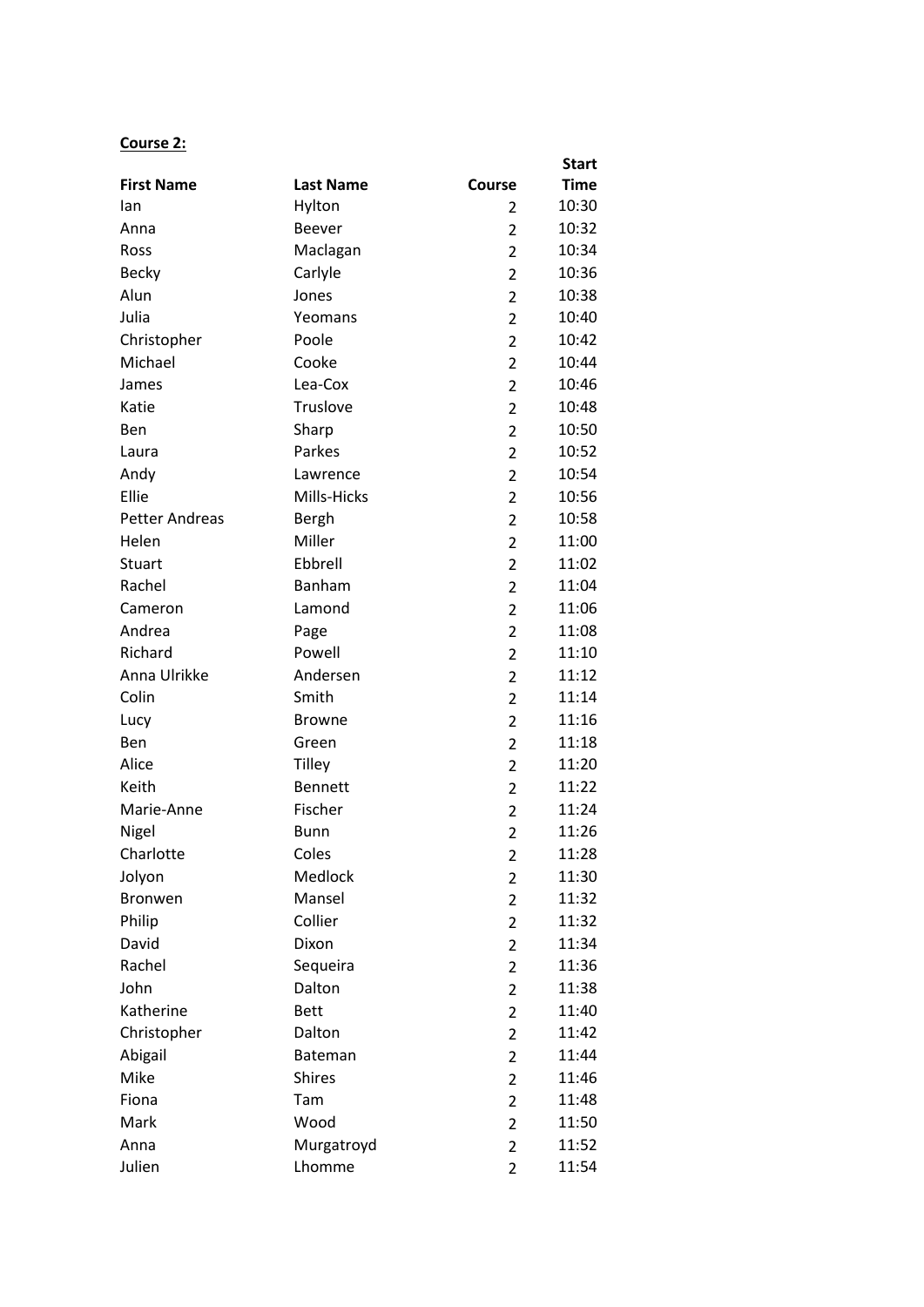| Sarah       | Rollins        | $\overline{2}$ | 11:56 |
|-------------|----------------|----------------|-------|
| Alex        | Hollingsworth  | $\overline{2}$ | 11:58 |
| Melanie     | Slade          | 2              | 12:00 |
| Keith       | <b>Belsey</b>  | $\overline{2}$ | 12:02 |
| Jo          | <b>Duckles</b> | $\overline{2}$ | 12:04 |
| Neil        | Albert         | 2              | 12:06 |
| Natasha     | Gryaznevich    | $\overline{2}$ | 12:08 |
| Craig       | Blackford      | $\overline{2}$ | 12:10 |
| James       | Holmes         | $\overline{2}$ | 12:14 |
| Dickson CY  | Tam            | $\overline{2}$ | 12:18 |
| Esther      | Woods          | $\overline{2}$ | 12:20 |
| Tim         | Keogh          | $\overline{2}$ | 12:22 |
| Rob         | Woods          | $\overline{2}$ | 12:26 |
| Elizabeth   | Levitt         | $\overline{2}$ | 12:28 |
| Tony        | Udris          | $\overline{2}$ | 12:30 |
| Sophie      | Jones          | $\overline{2}$ | 12:32 |
| Paul        | Taylor         | $\overline{2}$ | 12:34 |
| Nicola      | Oldroyd        | $\overline{2}$ | 12:36 |
| Steve       | Fisher         | $\overline{2}$ | 12:38 |
| Carolyn     | Hindle         | $\overline{2}$ | 12:40 |
| <b>Nick</b> | Martin         | $\overline{2}$ | 12:42 |
| Anthony     | Flick          | $\overline{2}$ | 12:44 |
| Kieran      | Macdonell      | 2              | 12:46 |
| Jevgenijs   | Petrovs        | 2              | 12:48 |
| Simon       | Ross           | $\overline{2}$ | 12:50 |
| Stu         | Levene         | $\overline{2}$ | 12:54 |
| Keith       | McCarthy       | $\overline{2}$ | 12:58 |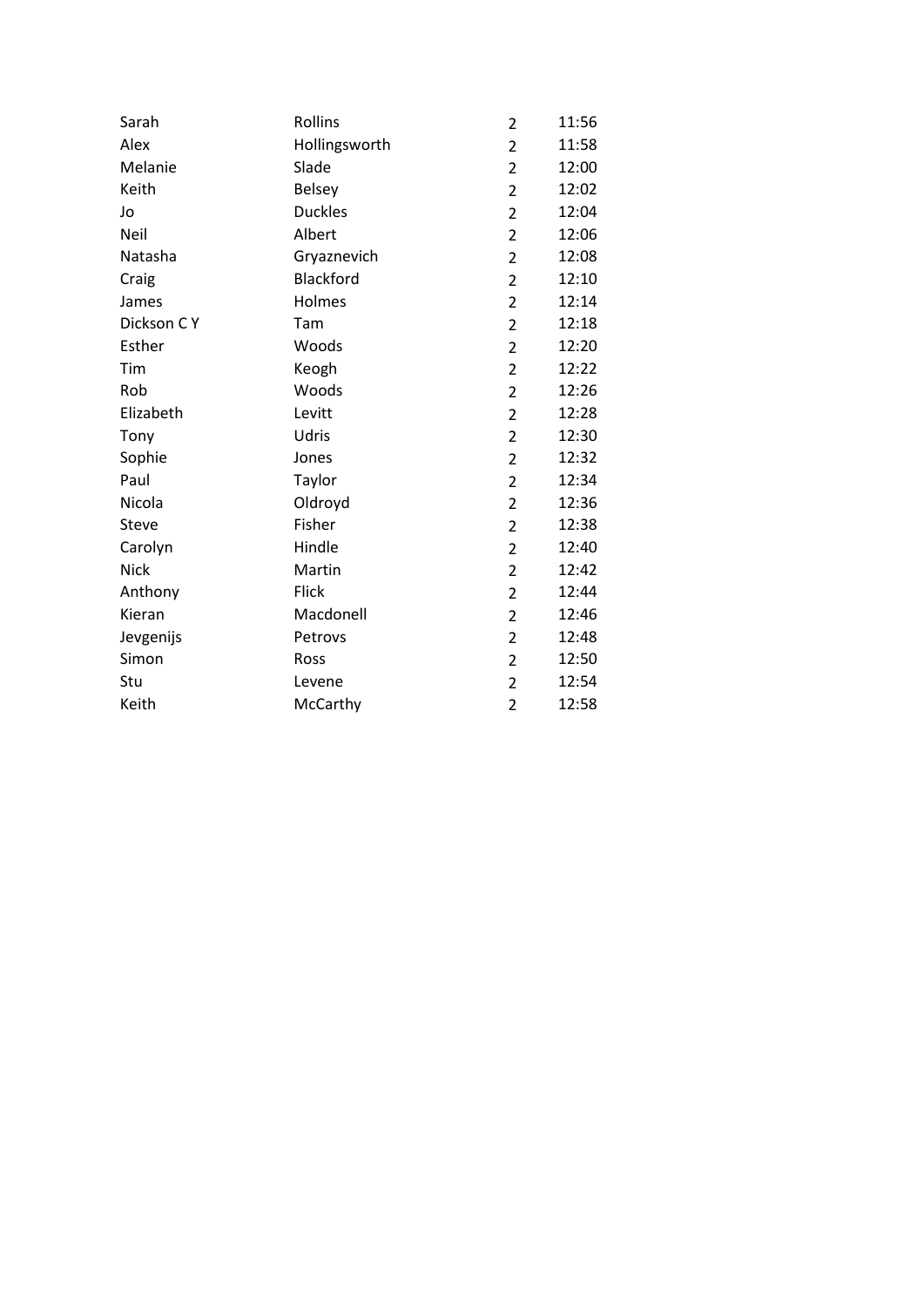### **Course 3:**

|                   |                  |               | <b>Start</b> |
|-------------------|------------------|---------------|--------------|
| <b>First Name</b> | <b>Last Name</b> | <b>Course</b> | <b>Time</b>  |
| Adam              | Leaf             | 3             | 10:33        |
| Alain             | Kyd              | 3             | 10:37        |
| Andrew            | Evans            | 3             | 10:41        |
| <b>Barbara</b>    | Griessner        | 3             | 10:43        |
| Claire            | <b>Baudouin</b>  | 3             | 10:45        |
| Gillian           | <b>Bowers</b>    | 3             | 10:49        |
| Karen             | Mills-Hicks      | 3             | 10:51        |
| Mark              | Adams            | 3             | 10:53        |
| Michael           | Wright           | 3             | 10:57        |
| Nicola            | Morris           | 3             | 10:59        |
| Peter             | Hore             | 3             | 11:01        |
| Richard           | <b>Beckett</b>   | 3             | 11:03        |
| Ruth              | Landrigan        | 3             | 11:07        |
| Tony              | Mumford          | 3             | 11:09        |
| Wendy             | <b>Davies</b>    | 3             | 11:11        |
| Adrian            | Wise             | 3             | 11:15        |
| <b>Brian</b>      | <b>Burt</b>      | 3             | 11:17        |
| Charlie           | Dixon            | 3             | 11:19        |
| David             | Hodson           | 3             | 11:23        |
| David             | Marsh            | 3             | 11:25        |
| David             | Potter           | 3             | 11:29        |
| David             | Heale            | 3             | 11:33        |
| <b>Derick</b>     | Mercer           | 3             | 11:35        |
| Edmund            | Rooney           | 3             | 11:37        |
| Georgi            | Gospodinov       | 3             | 11:39        |
| Heidi             | Lloyd            | 3             | 11:41        |
| lan               | <b>Byford</b>    | 3             | 11:43        |
| lan               | <b>Byrne</b>     | 3             | 11:47        |
| Jane              | Blackford        | 3             | 11:49        |
| John              | <b>Briggs</b>    | 3             | 11:51        |
| Jonathan          | Lee              | 3             | 11:53        |
| Jonathan          | Lyle             | 3             | 11:55        |
| Karl              | Marshall         | 3             | 11:57        |
| Katie             | Clarke           | 3             | 11:59        |
| <b>Nick</b>       | Green            | 3             | 12:01        |
| Nik               | Windle           | 3             | 12:03        |
| Nikolay           | Kolev            | 3             | 12:05        |
| Rachel            | Kirkland         | 3             | 12:07        |
| Sarah             | Dixon            | 3             | 12:09        |
| Simon             | Denman           | 3             | 12:11        |
| <b>Tracy</b>      | Makin            | 3             | 12:13        |
| Liz               | Cross            | 3             | 12:15        |
| Lisa              | Cooke            | 3             | 12:17        |
| Aleksei           | Dnestrovskii     | 3             | 12:19        |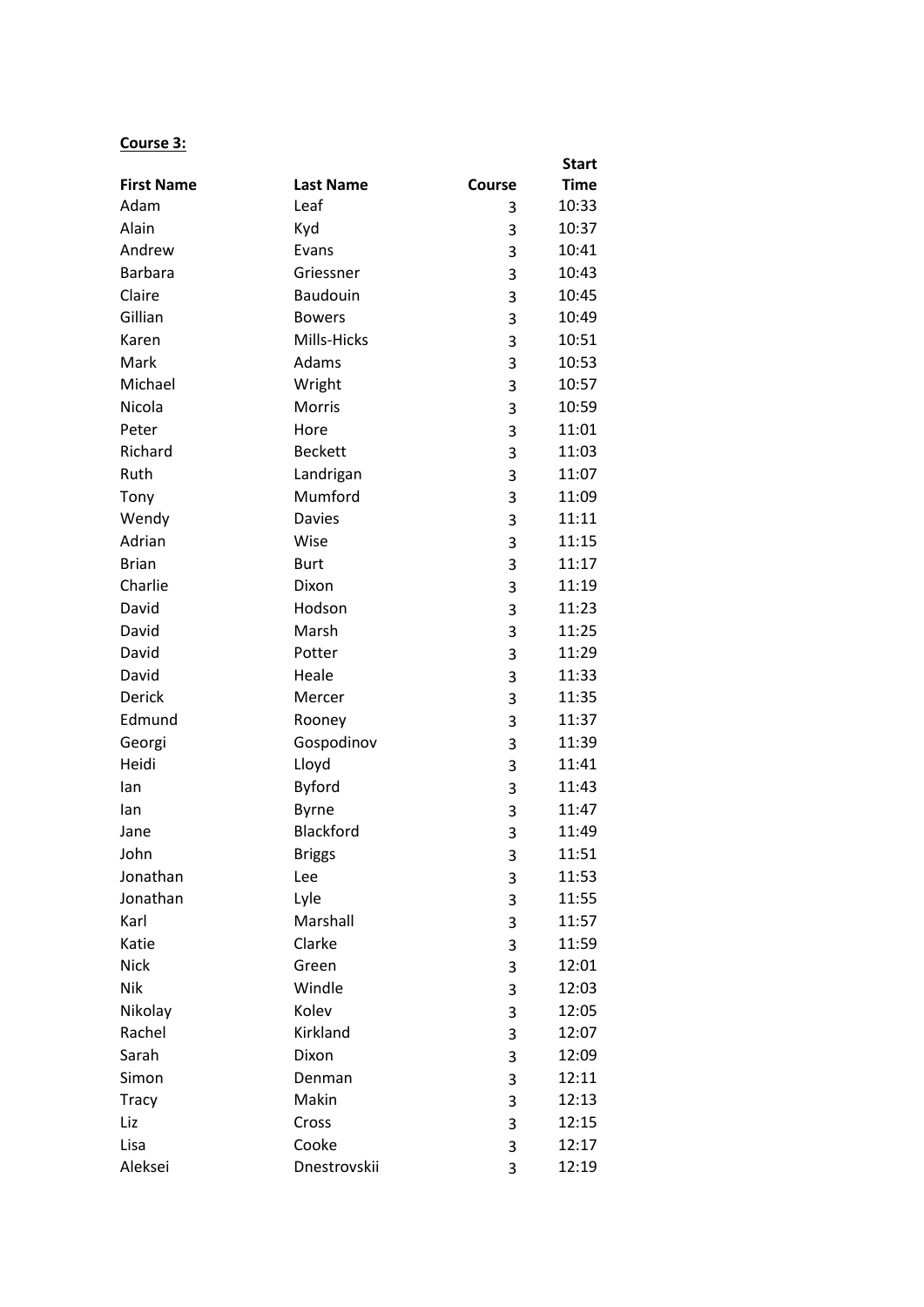| John           | <b>Duffield</b> | 3 | 12:21 |
|----------------|-----------------|---|-------|
| Clare          | Lonergan        | 3 | 12:23 |
| George         | Martin          | 3 | 12:25 |
| Axel           | Blomquist       | 3 | 12:29 |
| lan            | Jones           | 3 | 12:31 |
| Austin         | Levitt          | 3 | 12:33 |
| Michael        | Goldthorpe      | 3 | 12:35 |
| Mike           | Frizzell        | 3 | 12:37 |
| <b>Natalie</b> | Martin          | 3 | 12:39 |
| Robert         | <b>Bogusz</b>   | 3 | 12:41 |
| Roger          | Thetford        | 3 | 12:45 |
| Simon          | Moore           | 3 | 12:49 |
| Steve          | McKinley        | 3 | 12:51 |
| Trevor         | Hindle          | 3 | 12:53 |
|                |                 |   |       |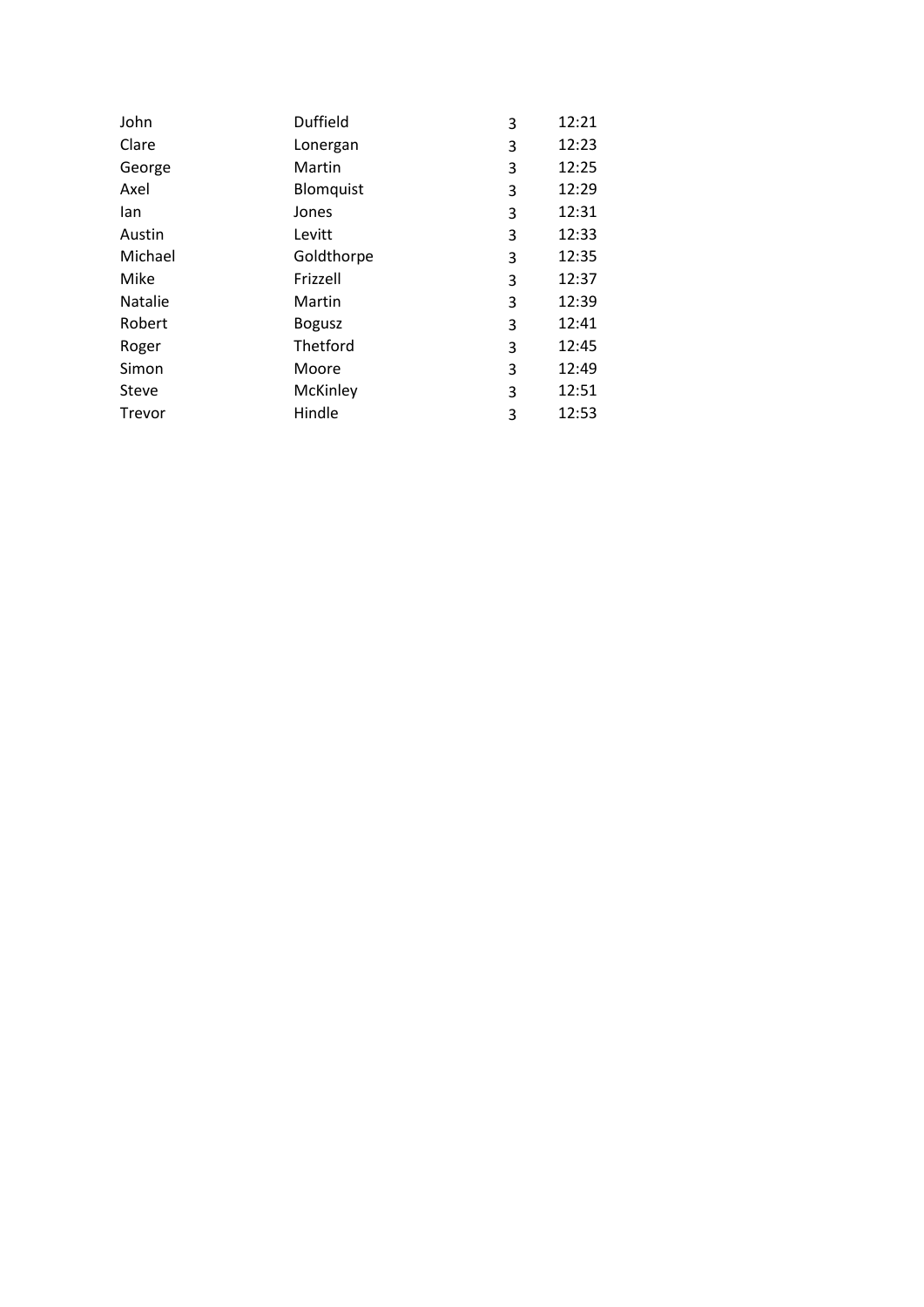## **Course 4:**

|                   |                  |        | <b>Start</b> |
|-------------------|------------------|--------|--------------|
| <b>First Name</b> | <b>Last Name</b> | Course | <b>Time</b>  |
| lan               | Ditchfield       | 4      | 10:32        |
| Mike              | Capper           | 4      | 10:36        |
| Carol             | Prosser          | 4      | 10:38        |
| Alan              | Rosen            | 4      | 10:40        |
| Eliza             | Hermann          | 4      | 10:42        |
| Robert            | Parkinson        | 4      | 10:44        |
| John              | Williams         | 4      | 10:48        |
| Ginny             | Hudson           | 4      | 10:50        |
| Jon               | Wheatcroft       | 4      | 10:52        |
| Tony              | Carlyle          | 4      | 10:56        |
| Rhiannon          | Fadeyibi         | 4      | 10:58        |
| Mike              | Ridealgh         | 4      | 11:00        |
| Bernard           | Calnan           | 4      | 11:04        |
| Antony            | Moore            | 4      | 11:08        |
| James             | Crawford         | 4      | 11:12        |
| John              | Orton            | 4      | 11:14        |
| Paul              | Lane             | 4      | 11:16        |
| Alan              | <b>Bowers</b>    | 4      | 11:18        |
| Robin             | Smith            | 4      | 11:22        |
| Peter             | Dargue           | 4      | 11:24        |
| <b>Bob</b>        | Beresford        | 4      | 11:28        |
| Marion            | Payne-Bird       | 4      | 11:30        |
| Fiona             | Clough           | 4      | 11:32        |
| Peter             | Riches           | 4      | 11:34        |
| Helen             | Sharp            | 4      | 11:36        |
| Geoff             | Goodwin          | 4      | 11:38        |
| Mike              | Wilkinson        | 4      | 11:40        |
| Catherine         | Rooney           | 4      | 11:42        |
| Nicola            | Trotman          | 4      | 11:44        |
| Jill              | Blount           | 4      | 11:46        |
| Ashleigh          | Denman           | 4      | 11:48        |
| Caroline          | Potter           | 4      | 11:50        |
| Paul              | Taunton          | 4      | 11:52        |
| Davina            | Dalton           | 4      | 11:54        |
| Jacqui            | <b>Briggs</b>    | 4      | 11:56        |
| Kieran            | Devine           | 4      | 11:58        |
| Joanna            | <b>Belsey</b>    | 4      | 12:00        |
| Julia             | Wilkinson        | 4      | 12:02        |
| Laura             | Depner           | 4      | 12:04        |
| Lucy              | Paton            | 4      | 12:06        |
| Fred              | Miller           | 4      | 12:08        |
| Alan              | Leakey           | 4      | 12:10        |
| Sandra            | Mather           | 4      | 12:12        |
| Sue               | <b>Bett</b>      | 4      | 12:14        |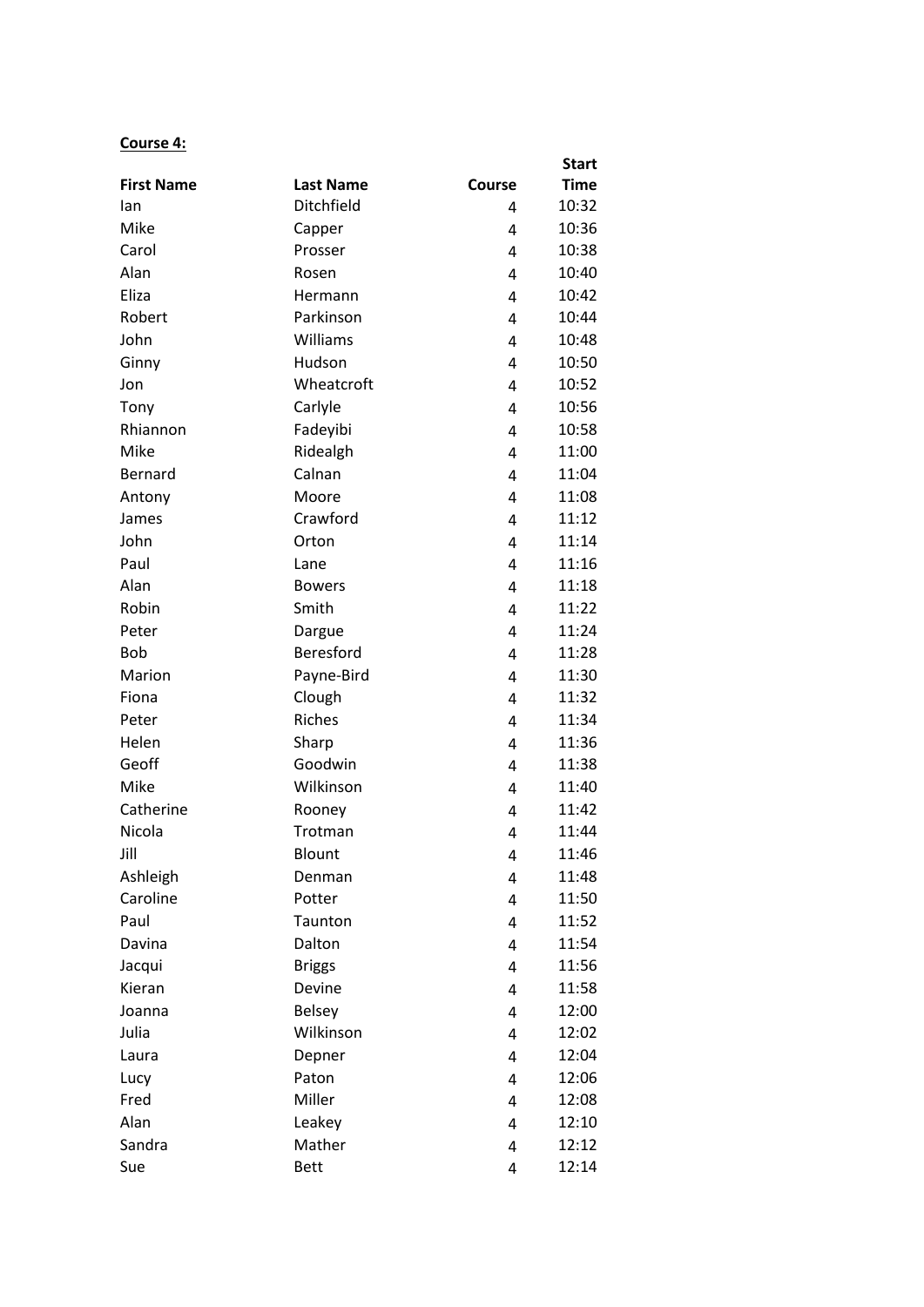| Sue            | Hartley        | 4 | 12:16 |
|----------------|----------------|---|-------|
| Viv            | Hodson         | 4 | 12:18 |
| Penny          | Marsh          | 4 | 12:20 |
| <b>Bronwen</b> | Doyle          | 4 | 12:22 |
| David          | Lefevre        | 4 | 12:24 |
| Danni          | Angelova       | 4 | 12:26 |
| David          | Kingham        | 4 | 12:28 |
| Ruth           | Levitt         | 4 | 12:30 |
| Hazel          | Hindle         | 4 | 12:32 |
| Margaret       | Jones          | 4 | 12:34 |
| Jenny          | Martin         | 4 | 12:36 |
| Jonathan       | Howell         | 4 | 12:38 |
| lan            | Prosser        | 4 | 12:40 |
| Mikhail        | Gryaznevich    | 4 | 12:42 |
| Nigel          | <b>Britton</b> | 4 | 12:44 |
| Lynne          | Moore          | 4 | 12:46 |
| Hedley         | Calderbank     | 4 | 12:48 |
| Helen          | Parkinson      | 4 | 12:50 |
| Peter          | Jones          | 4 | 12:52 |
| Jackie         | <b>Butcher</b> | 4 | 12:54 |
| David          | Fisher         | 4 | 12:58 |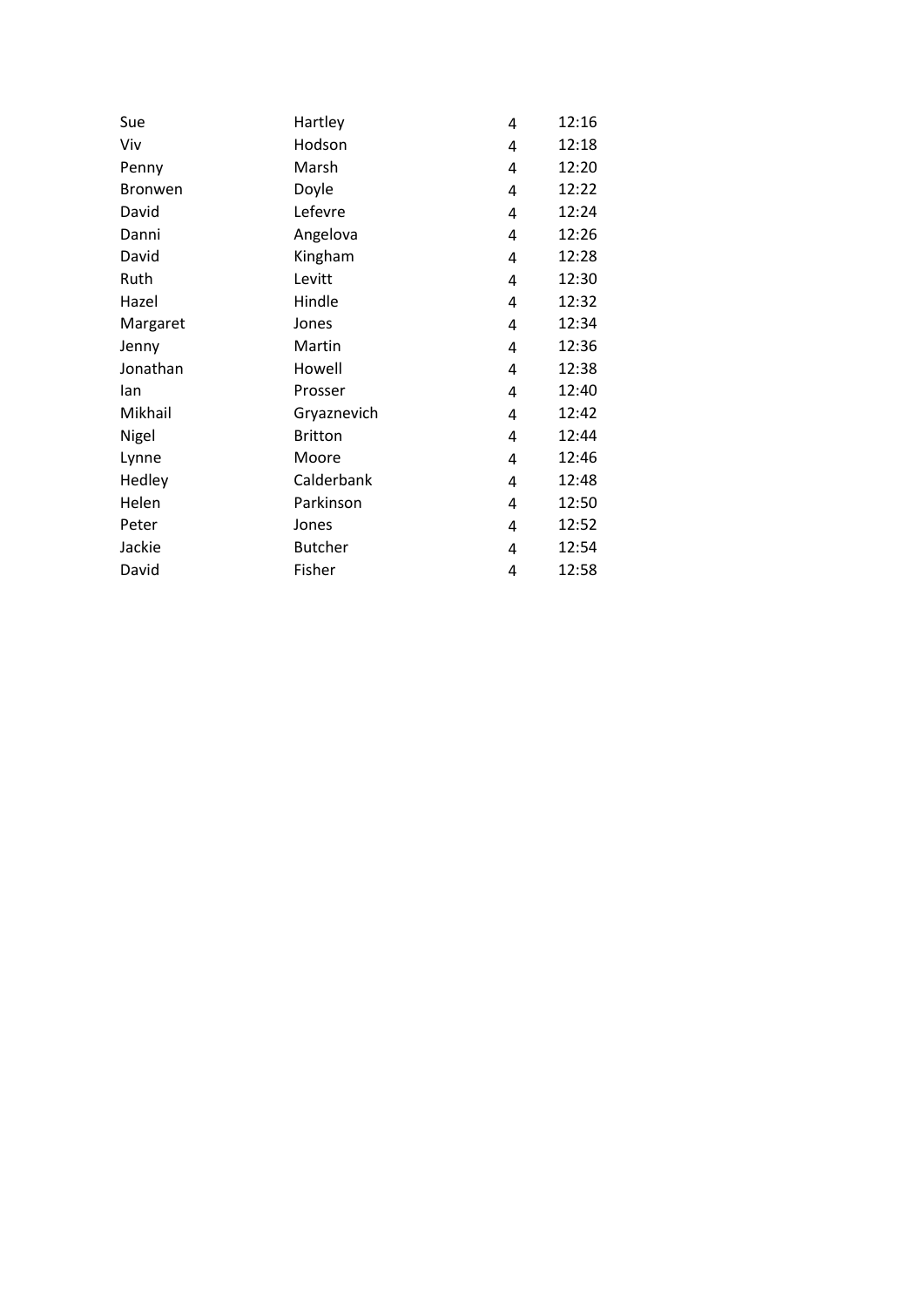## **Course 5:**

|                   |                  |        | <b>Start</b> |
|-------------------|------------------|--------|--------------|
| <b>First Name</b> | <b>Last Name</b> | Course | <b>Time</b>  |
| Annie             | Sanderson        | 5      | 10:31        |
| Christine         | King             | 5      | 10:35        |
| Sue               | Hands            | 5      | 10:39        |
| Christine         | Artus            | 5      | 10:43        |
| Ruth              | Rhodes           | 5      | 10:47        |
| Greg              | Birdseye         | 5      | 10:51        |
| Janet             | Rosen            | 5      | 10:55        |
| Minhui            | Wei              | 5      | 10:59        |
| Paul              | Wallace-Stock    | 5      | 11:03        |
| Rose              | <b>Brooks</b>    | 5      | 11:07        |
| Roy               | <b>Bradley</b>   | 5      | 11:11        |
| Wendy             | Carlyle          | 5      | 11:15        |
| Ann               | <b>Harris</b>    | 5      | 11:19        |
| Catherine         | Williams         | 5      | 11:25        |
| David             | Nixon            | 5      | 11:31        |
| Denise            | Harper           | 5      | 11:35        |
| Diane             | Leakey           | 5      | 11:39        |
| Jane              | Coutanche        | 5      | 11:43        |
| Karin             | <b>Kirk</b>      | 5      | 11:47        |
| Marina            | Pesenti          | 5      | 11:51        |
| Mike              | Hampton          | 5      | 11:55        |
| Mary              | Nixon            | 5      | 11:59        |
| Pattie            | Beresford        | 5      | 12:03        |
| Rosalind          | Taunton          | 5      | 12:07        |
| Sally             | Collins          | 5      | 12:11        |
| Anthony           | <b>Barrable</b>  | 5      | 12:21        |
| <b>Ben</b>        | <b>Rivers</b>    | 5      | 12:29        |
| Helen             | Rivers           | 5      | 12:35        |
| Richard           | Rae              | 5      | 12:39        |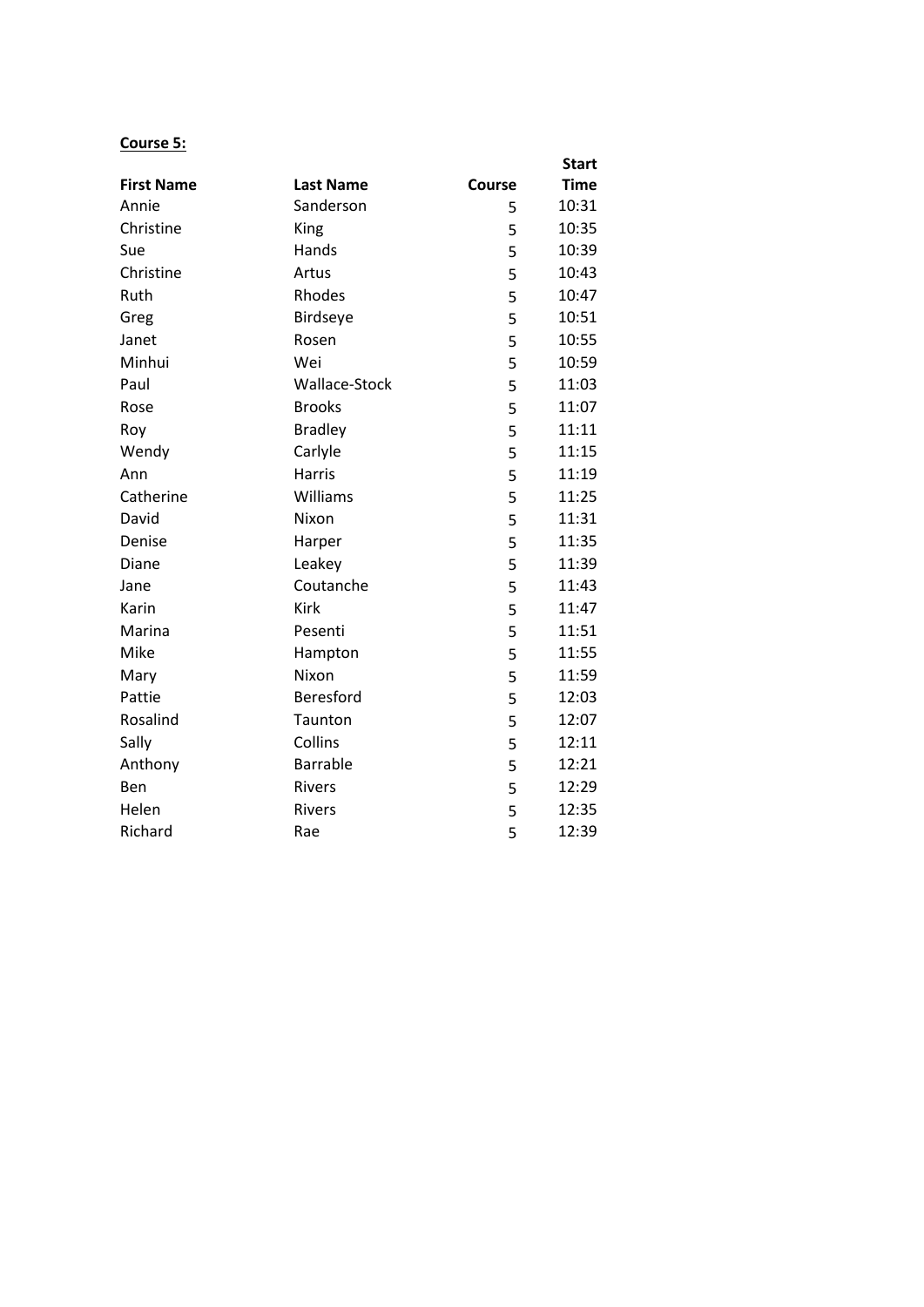## **Course 6:**

|                           |                         |        | <b>Start</b>         |
|---------------------------|-------------------------|--------|----------------------|
| <b>First Name</b><br>Emma | <b>Last Name</b><br>Kyd | Course | <b>Time</b><br>10:35 |
| Oliver                    | Sharp                   | 6      | 10:45                |
|                           |                         | 6      |                      |
| Joseph                    | Morris                  | 6      | 10:55                |
| Lyra                      | Medlock                 |        | 11:05                |
| Eskarina                  | Medlock                 | 6      | 11:15                |
| Davis M H                 | Tam                     | 6      | 11:25                |
|                           |                         | 6      |                      |
| Darrio MY                 | Tam                     | 6      | 11:35                |
| Ailsa                     | McCarthy                | 6      | 11:45                |
| Jocie                     | Hilton                  |        | 11:55                |
| Aidan                     | Hilton                  | 6      | 12:00                |
| Jake                      | Hilton                  | 6      | 12:05                |
|                           |                         | 6      |                      |
| Tommy                     | Rollins                 | 6      | 12:10                |
| Nathan                    | Taylor                  | 6      | 12:20                |
| Vadim                     | Pesenti                 |        | 12:30                |
| James                     | Martin                  | 6      | 12:40                |
| Matvei                    | Dnestrovskii            | 6      | 12:50                |
|                           |                         | 6      |                      |